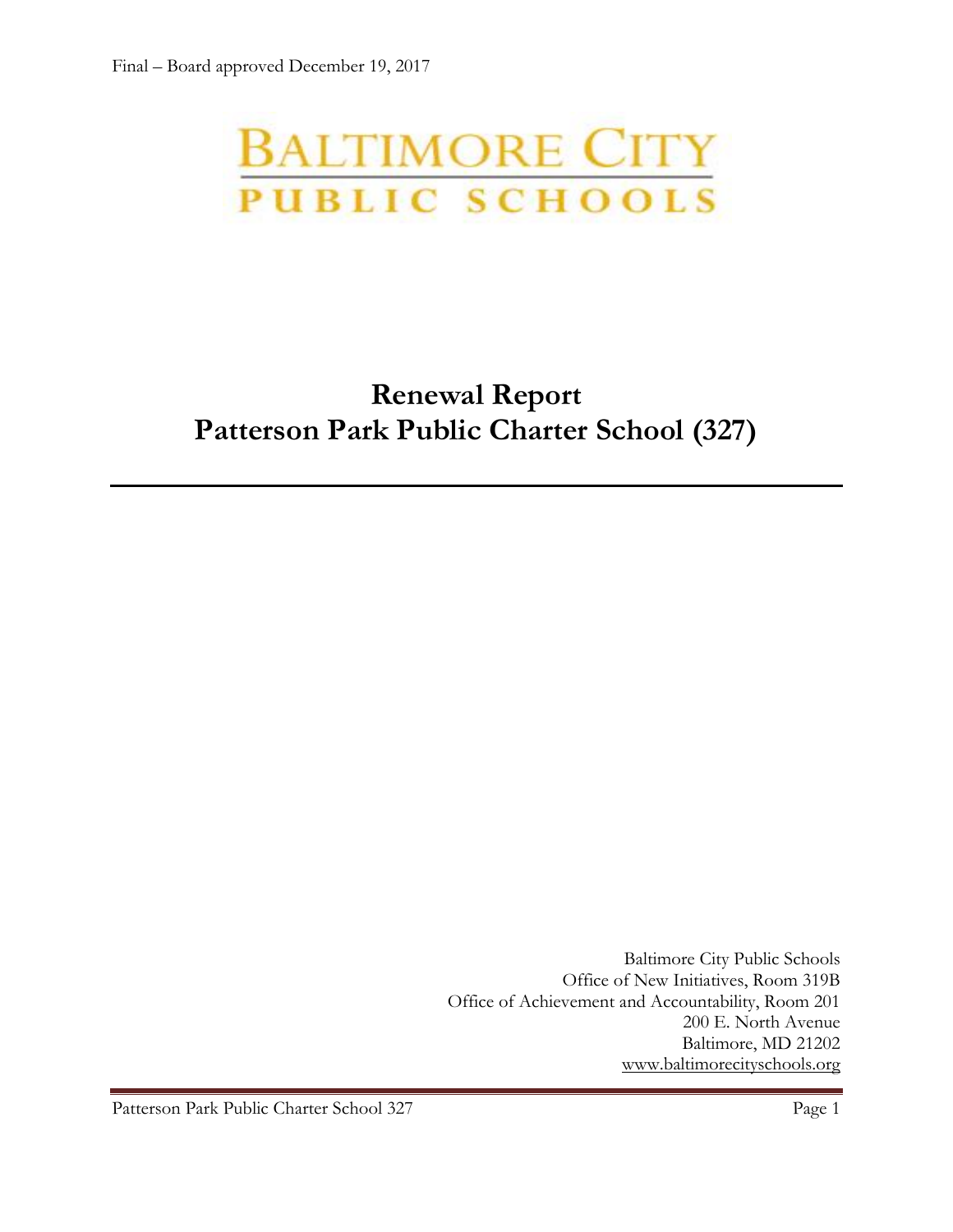#### **REPORT INTRODUCTION**

#### **Purpose of the Report**

The renewal report is a summary of findings and a resulting recommendation regarding renewal of the charter or contract for an operator-run school. To inform this recommendation Baltimore City Public Schools collects and analyzes documentation, including the School Effectiveness Review (SER) performed on site at each school and the school's renewal application, along with an evaluation of the school's performance based on the renewal rubric and consideration of all other relevant information.

City Schools' renewal criteria are based on state law (§ 9-101, *et seq*., MD. CODE ANN., EDUC.) and Baltimore City Board of School Commissioners' policy IHB and associated administrative regulations (IHB-RA and JFA-RA). The Board's policy requires that schools up for renewal be evaluated on multiple measures including, but not limited to, the following:

- **Student achievement**, constituting at least 50 percent of the renewal score and including measures such as schoolwide performance on state assessments, College and Career Readiness (for schools with high school grades), highly effective instruction (from the SER), academic programming for special student populations, and a school's fidelity to its charter
- **School climate** (chronic absence, suspensions, enrollment trends, school choice data, and school survey results from parents, teachers, and students)
- **Financial management and governance** (annual audits, school budget submissions, grants management, and relevant documentation provided by the school's board)
- **Effective management** (school compliance with laws, rules, policies, and regulations)

The renewal process is a component of City Schools' annual review of its school portfolio, designed to ensure that students and families across the district have access to school options that meet their interests and needs. In 2011, City Schools formed the Renewal Stakeholders Working Group (composed of school operators from a range of school types, Supporting Public Schools of Choice, and the Maryland Charter School Network) to develop a methodology for evaluating the performance of operator-run schools. The result: a fair, transparent, and rigorous renewal framework that reflects schools' unique nature and innovative contributions to student achievement, used for the first time in the 2012-13 school year.

At the conclusion of each year's renewal cycle, staff engages key stakeholders in a review of the process to identify areas for improvement that could be addressed while still maintaining a level of predictability for schools up for renewal in the following year. The most recent round of review considered implications for the renewal process of including results from statewide PARCC assessments for the first time, given that, to date, a significant portion of the weight in the student achievement portion of the renewal decision has been based on assessment data. Changes made to the framework as a result of this most recent review include the following:

 Used PARCC mean scale scores from the 2014-15 to 2016-17 school years for trend measure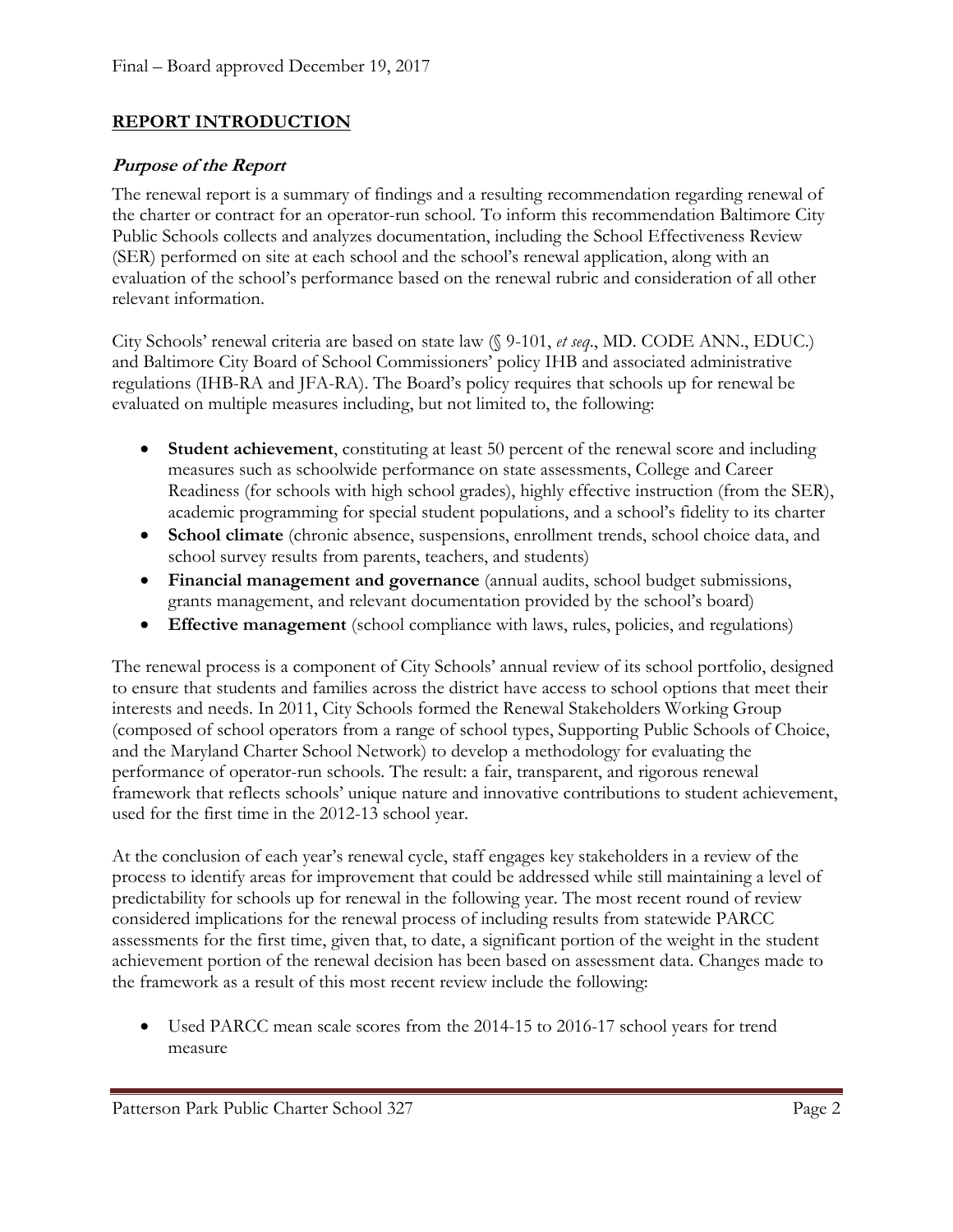- Recognizing the correlation between relative wealth and PARCC absolute results, compared schools against other schools with similar levels of economic disadvantage (in previous years, comparison groups were based only on tested grade band)
- Aligned College and Career Readiness measure to Maryland State Department of Education (MSDE) standards.

#### *The Process*

The review process has the following components:

- Renewal rubric (includes data from standardized assessments and school surveys)
- Application for renewal
- Data tables prepared by City Schools
- School Effectiveness Review

The Charter and Operator-led Advisory Board (also known as the New and Charter School Advisory Board), a cross-representational group made up of members representing foundations, nonprofit organizations, school choice advocates, school operators, and district representatives, reviews each of these components and makes recommendations to City Schools' CEO on whether charters or contracts should be renewed. The CEO considers the recommendation, and then makes her own recommendation to the Board for vote. According to Board policy, City Schools may determine that a public charter school is eligible for a five-year contract term, three-year contract term, or nonrenewal.

| <b>Actions</b>                                                                                               | <b>Timeline</b>           |
|--------------------------------------------------------------------------------------------------------------|---------------------------|
| Schools submit renewal applications                                                                          | September 7, 2017         |
| Charter and Operator-led Advisory Board reviews renewal<br>applications and makes recommendations to the CEO | September to October 2017 |
| District presents recommendations to Board at public meeting                                                 | November 14, 2017         |
| Board conducts public work session for operators                                                             | November 28, 2017         |
| Board votes on renewal recommendations                                                                       | December 19, 2017         |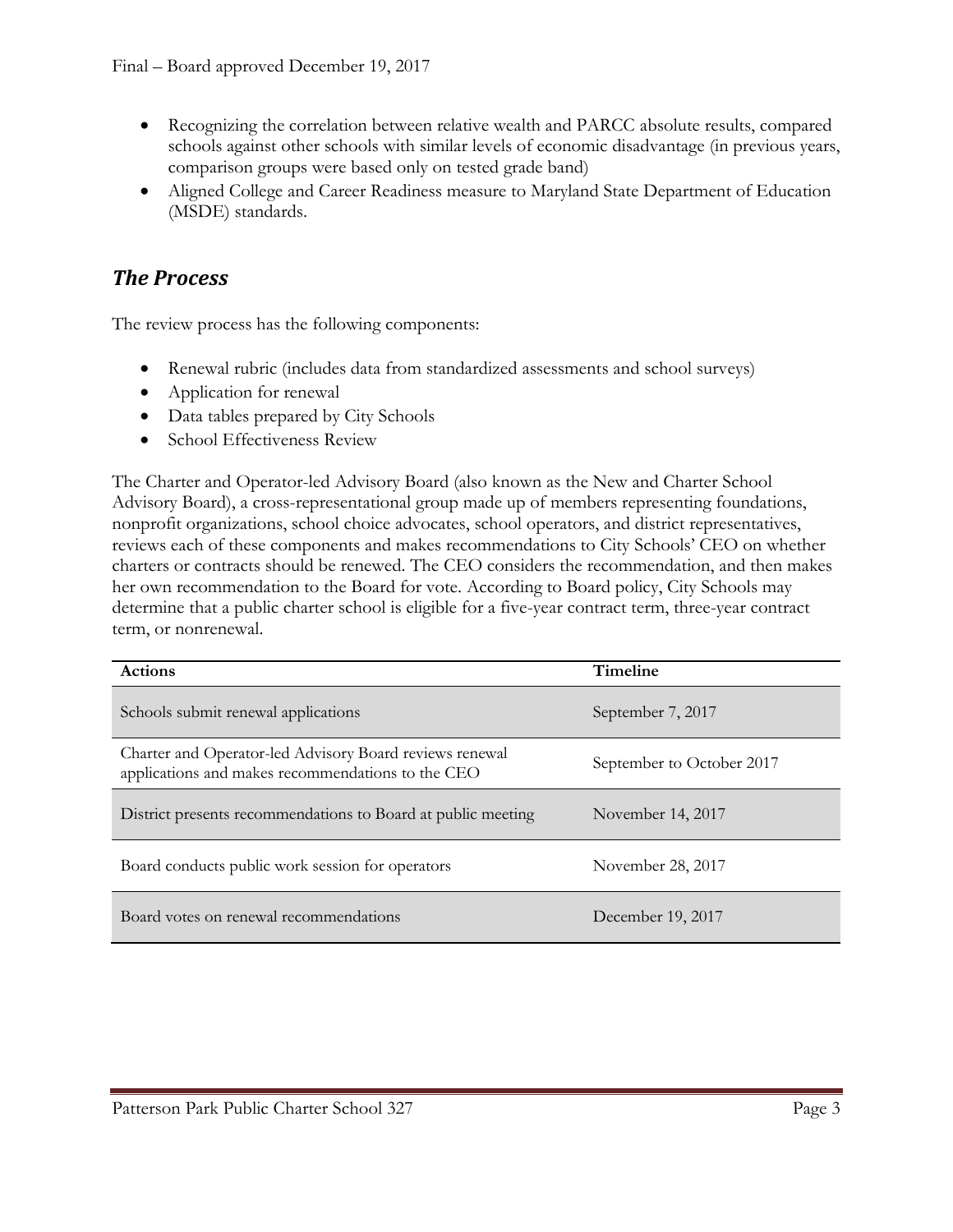### *Patterson Park Public Charter School (#327)*

*Operator*: Patterson Park Public Charter School, Inc. *Configuration*: Elementary/middle *Type*: Charter *Enrollment*: 662<sup>1</sup>

#### **Recommendation**

*5-year renewal (July 2018 through June 2023)*

#### **Renewal summary**

| Category                                                                              | Finding                      |
|---------------------------------------------------------------------------------------|------------------------------|
| Is the school an academic success? (min. 50% weight)                                  | Highly effective             |
| Does the school have a strong school climate?                                         | <b>Highly effective</b>      |
| Has the school followed sufficient governance management and<br>governance practices? | Effective                    |
| Has the school followed sufficient financial management<br>practices? <sup>2</sup>    | <b>Meets</b><br>expectations |

#### **Discussion**

Having considered the recommendation of the Charter and Operator-led School Advisory Board, Baltimore City Public Schools' CEO recommends that the contract with Patterson Park Public Charter School, Inc., to operate Patterson Park Public Charter School be renewed for five years, with a term beginning July 1, 2018, and ending June 30, 2023.

The school was rated highly effective in Academics and Climate, and effective in Governance and Financial Management.

The school was rated highly effective in absolute PARCC performance in math 3-5 (96<sup>th</sup> percentile of the school's economic disadvantage [ED] comparison group, which compares schools with similar levels of wealth, with a mean scale score of 731), English language arts (ELA)  $3-5$  (100<sup>th</sup> percentile of its ED group, with a mean scale score of 731), and ELA 6-8 (94<sup>th</sup> percentile of its ED group, with a mean scale score of 730), and effective in math 6-8 (78<sup>th</sup> percentile of its ED group,

 $\overline{\phantom{a}}$ <sup>1</sup> Total enrollment counts reflect the MSDE official enrollment file for grades k-12, which includes students enrolled on September 30 each year. This file is verified by MSDE prior to becoming the official enrollment count for the year.

<sup>2</sup> Financial management considers a review of the operator's audits over the contract term. "Meets expectations" is the highest rating available.

Patterson Park Public Charter School 327 Page 4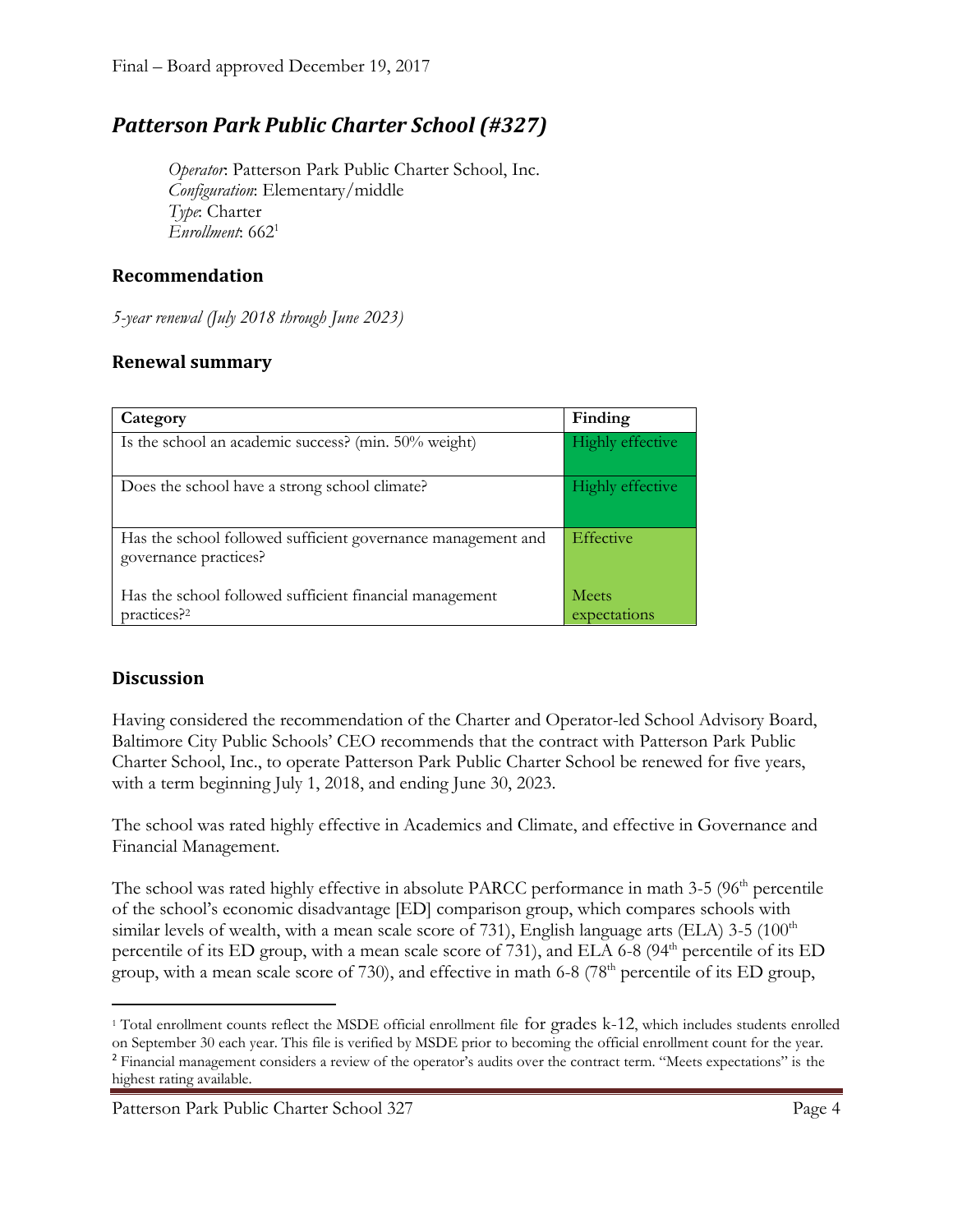with a mean scale score of 712). The school was rated highly effective in PARCC achievement growth, which assesses changes in individual student performance over time, in math  $3-5$  ( $97<sup>th</sup>$ percentile overall) and ELA 3-5  $(98<sup>th</sup>$  percentile). The school was rated highly effective in fidelity to charter, which considers the extent to which the school has fully implemented its mission and has delivered high-quality programming for all student subgroups. However, gaps were noted between performance of white students (14.6% of total enrollment in 2016-17), African American students (49.6%), and Latino students (32.5%). For example, there was a gap of 55 scale score points in results from the 2016-17 the PARCC ELA in grades 6-8 between white and African American students, and 46 points between white and Latino students. Gaps ranging from 32 to 49 points were present in all other 2016-17 PARCC results. The school's application provided evidence of an awareness of these gaps and steps being taken by the school to monitor and address them, which have shown some success in reducing gaps from 2015-16 to 2016-17. The school was rated highly effective in student, parent, and staff satisfaction as evidenced by City Schools' school survey, and in cohort retention, which measures the number of students who remain at a school two years after entry over time.

#### **Findings (elementary/middle school rubric)**

| Subcategory                                     | <b>Renewal Metric</b>                                                                                                                                                                                                   | <b>City Schools Rating</b> |
|-------------------------------------------------|-------------------------------------------------------------------------------------------------------------------------------------------------------------------------------------------------------------------------|----------------------------|
| 1.1 Absolute Student<br>Achievement             | Mean scale score PARCC math (grades 3-5)                                                                                                                                                                                | Highly effective           |
|                                                 | Mean scale score PARCC ELA (grades 3-5)                                                                                                                                                                                 | <b>Highly effective</b>    |
|                                                 | Mean scale score PARCC math (grades 6-8)                                                                                                                                                                                | Effective                  |
|                                                 | Mean scale score PARCC ELA (grades 6-8)                                                                                                                                                                                 | <b>Highly effective</b>    |
| 1.2 Student<br><b>Achievement Trend</b>         | Trend in mean scale score PARCC math (grades 3-5)                                                                                                                                                                       | <b>Highly effective</b>    |
|                                                 | Trend in mean scale score PARCC ELA (grades 3-5)                                                                                                                                                                        | <b>Highly effective</b>    |
|                                                 | Trend in mean scale score PARCC math (grades 6-8)                                                                                                                                                                       | Not effective              |
|                                                 | Trend in mean scale score PARCC ELA (grades 6-8)                                                                                                                                                                        | Developing                 |
| 1.3 Student<br><b>Achievement Growth</b>        | Median student growth percentile PARCC math (grades 3-5)                                                                                                                                                                | <b>Highly effective</b>    |
|                                                 | Median student growth percentile PARCC ELA (grades 3-5)                                                                                                                                                                 | <b>Highly effective</b>    |
|                                                 | Median student growth percentile PARCC math (grades 6-8)                                                                                                                                                                | Effective                  |
|                                                 | Median student growth percentile PARCC ELA (grades 6-8)                                                                                                                                                                 | Effective                  |
| 1.4 SER, Highly<br><b>Effective Instruction</b> | Extent to which school leadership supports highly effective<br>instruction and teachers plan and deliver highly effective<br>instruction and establish a classroom environment where<br>teaching and learning can occur | <b>Highly effective</b>    |

#### *Category 1, Academics: Is the school an academic success?*

Patterson Park Public Charter School 327 Page 5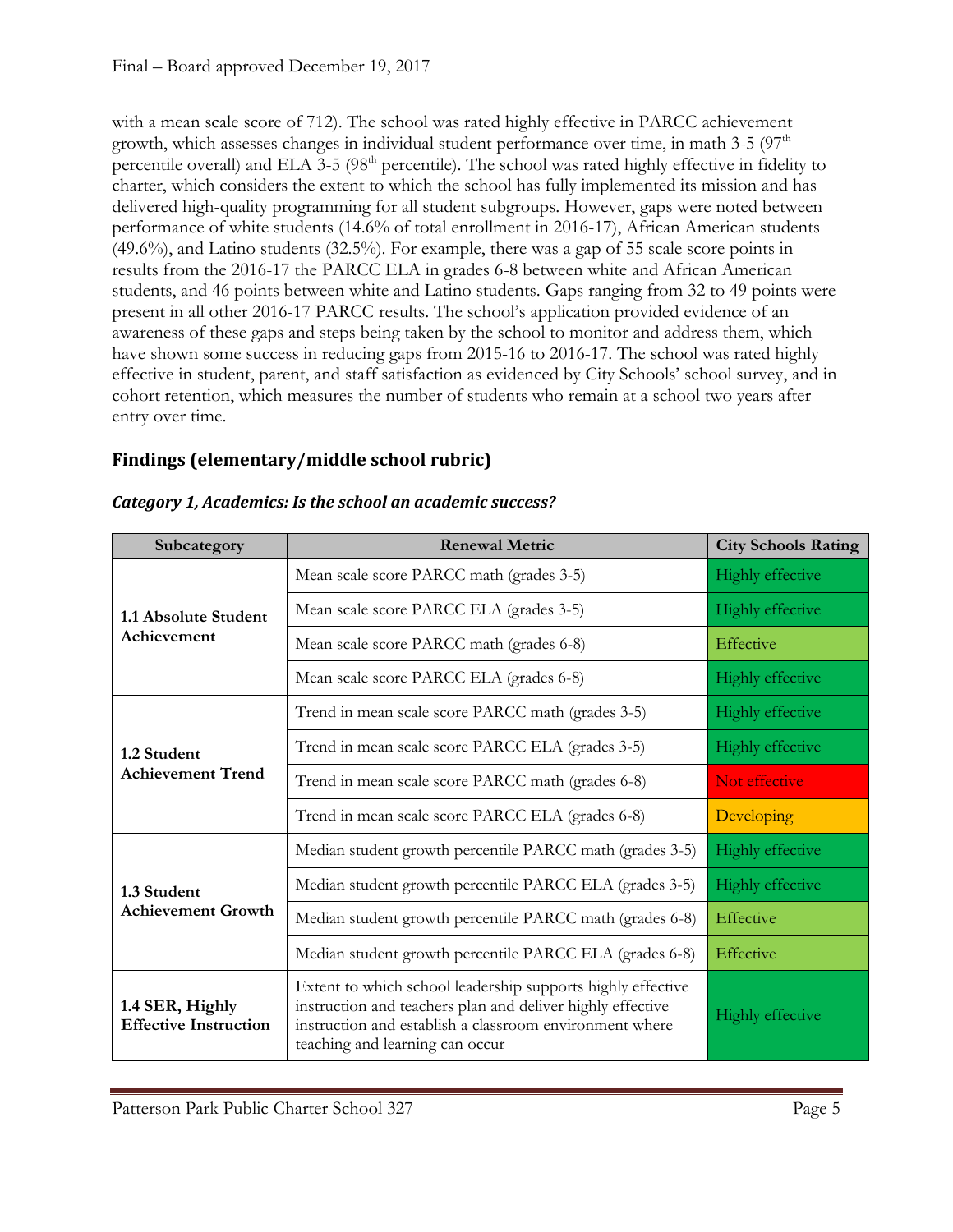| 1.5 Fidelity to<br>Charter/Application<br>Overall | Extent to which the school<br>Has fully implemented the mission expressed in its<br>charter application and this mission is clear to all<br>stakeholders<br>• Has delivered high quality programming for all student<br>subgroups<br>• Is gathering data to assess its efficacy and has effectively<br>addressed any challenges evident in the data, particularly<br>in the areas of subgroup performance, enrollment,<br>student attendance, dropout rates, attrition, and student<br>choice data/school demand | Highly effective        |
|---------------------------------------------------|------------------------------------------------------------------------------------------------------------------------------------------------------------------------------------------------------------------------------------------------------------------------------------------------------------------------------------------------------------------------------------------------------------------------------------------------------------------------------------------------------------------|-------------------------|
| <b>Overall rating for Category 1, Academics</b>   |                                                                                                                                                                                                                                                                                                                                                                                                                                                                                                                  | <b>Highly effective</b> |

## *Category 2, Climate: Does the school have a strong climate?*

| Subcategory                                           | <b>Renewal Metric</b>                                                                                                                                                                                                                    | <b>City Schools Rating</b> |
|-------------------------------------------------------|------------------------------------------------------------------------------------------------------------------------------------------------------------------------------------------------------------------------------------------|----------------------------|
| 2.1 SER, Talented<br>People                           | Extent to which the school implements systems to select,<br>develop, evaluate, and retain skilled teachers and staff                                                                                                                     | <b>Highly effective</b>    |
| 2.2 SER, Vision and<br>Engagement                     | Extent to which the school provides a safe and supportive<br>learning environment, cultivates open communication and<br>decision-making with the school community, and establishes<br>a school culture that embraces community diversity | <b>Highly effective</b>    |
|                                                       | School survey, staff: 5-year average                                                                                                                                                                                                     | <b>Highly effective</b>    |
| 2.3 Staff, Student, and<br><b>Parent Satisfaction</b> | School survey, students: 5-year average                                                                                                                                                                                                  | <b>Highly effective</b>    |
|                                                       | School survey, parents: 5-year average                                                                                                                                                                                                   | <b>Highly effective</b>    |
| 2.4 Cohort Retention                                  | Percentage of students who remain at the school at least two<br>years after initial enrollment, over time                                                                                                                                | Highly effective           |
| 2.5 Student<br>Attendance, Chronic<br>Absence         | Extent to which the school has implemented effective<br>strategies that have kept student attendance high and<br>chronic absences low over the course of the contract                                                                    | <b>Highly effective</b>    |
| 2.6 Suspensions                                       | Extent to which the school has implemented effective<br>strategies that have kept suspensions low over the course of<br>the contract                                                                                                     | <b>Highly effective</b>    |